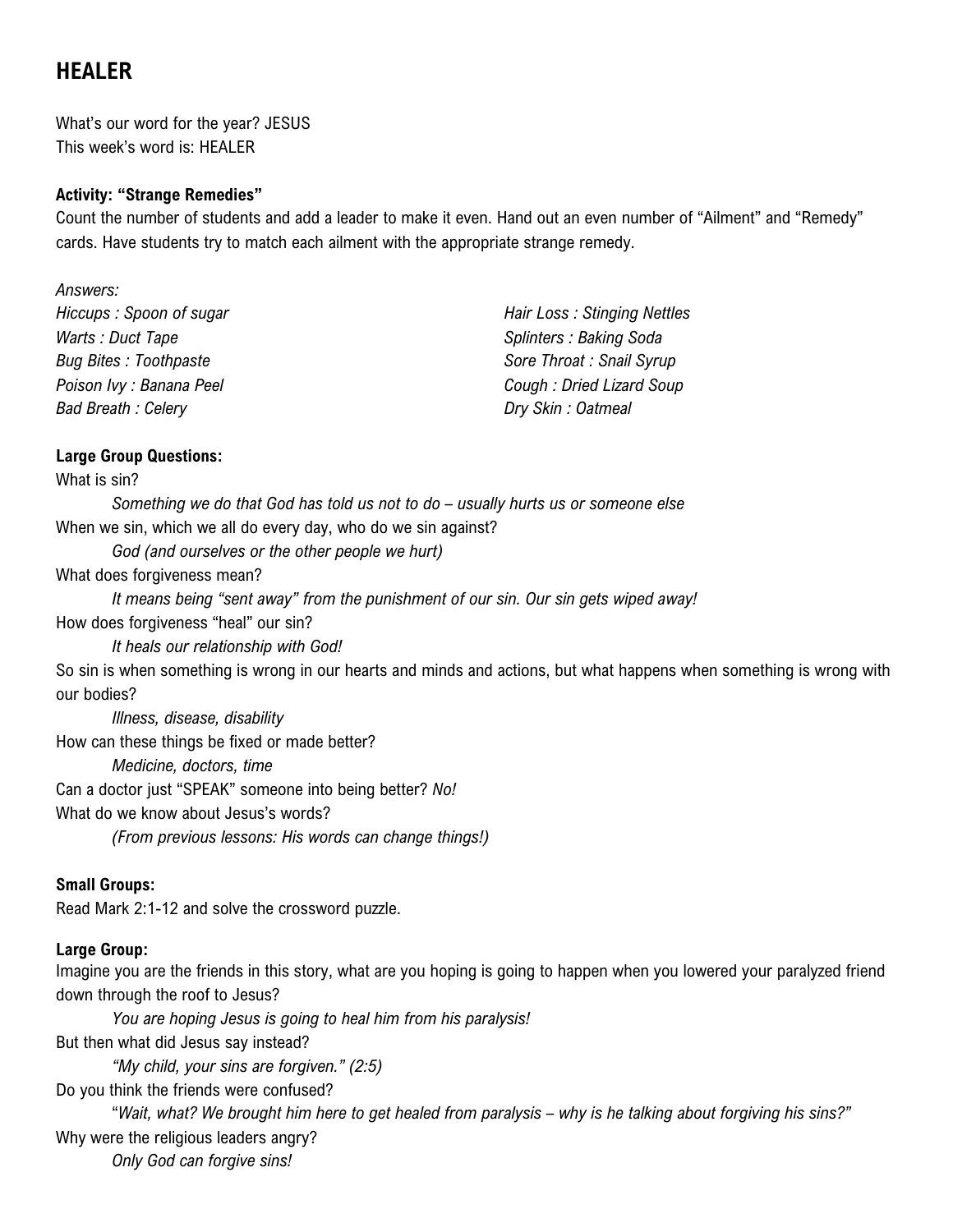Give students an example like this:

*If person A hurt person B and person C said "It's okay, your forgiven" – does that work?* Why is God the only one who can forgive sins?

*He is the only true judge of right and wrong and it is him that we "sin" against by breaking his commandments.* Why can Jesus forgive sins?

*He was God!*

What are some of the ways Jesus proved that He was God?

*Not sinning, teaching in the temple when he was a kid, changing water to wine, casting out demons*

Did the religious leaders believe he was God?

*No!*

So he tried to prove it to them again – what did he do this time? *Healed the man's paralysis.*

Do you think you would have believed Jesus was God if you saw that happen?

So Jesus healed the man in TWO ways – what were they? *Jesus healed his relationship with God by forgiving his sin Jesus healed his body by healing his paralysis*

## *Is your sin forgiven? Is your relationship with God healed?*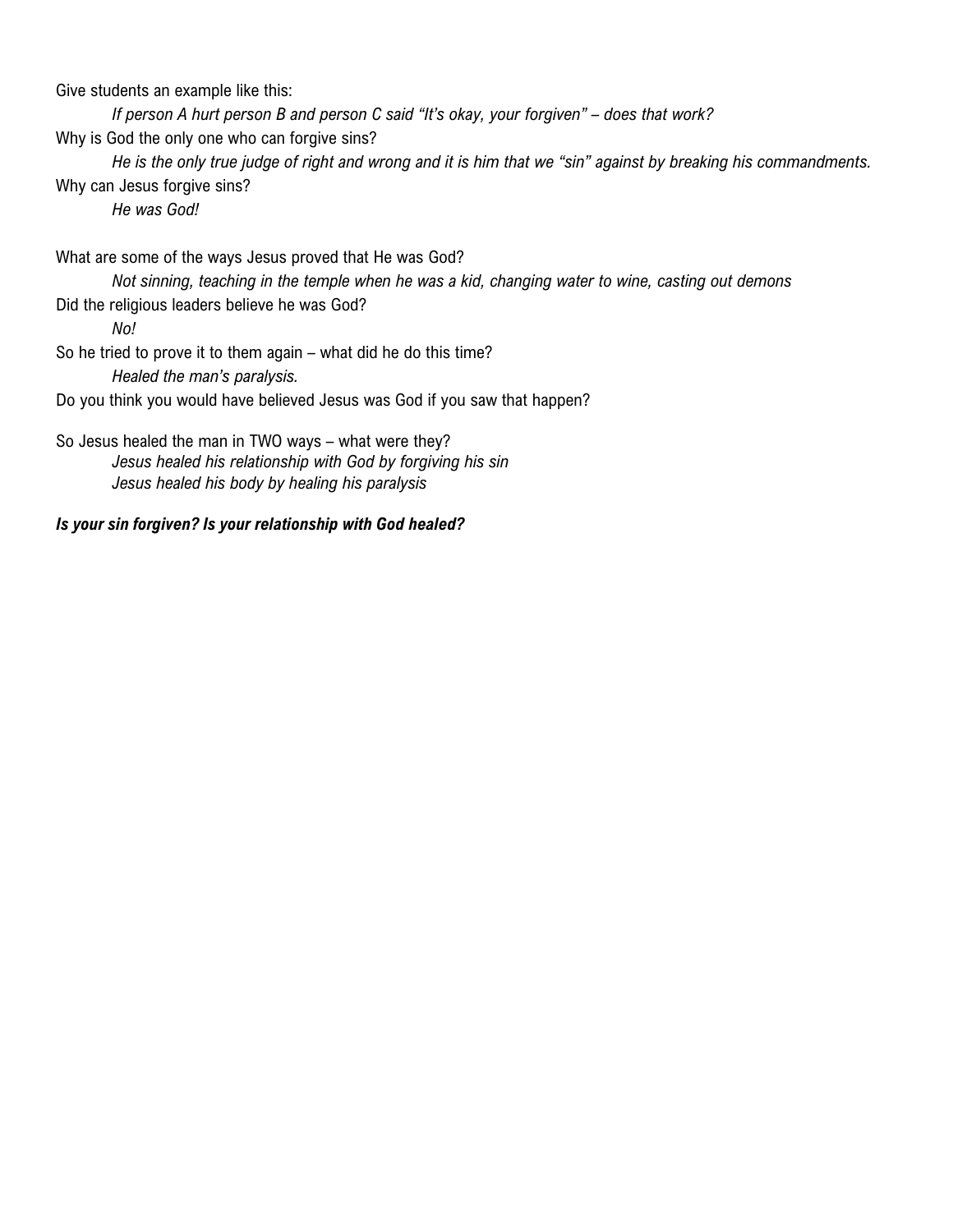

amazed and \_\_\_\_\_\_\_\_\_\_\_\_\_\_\_\_\_\_ God, exclaiming, "We've never seen anything like this before!" **12 ACROSS**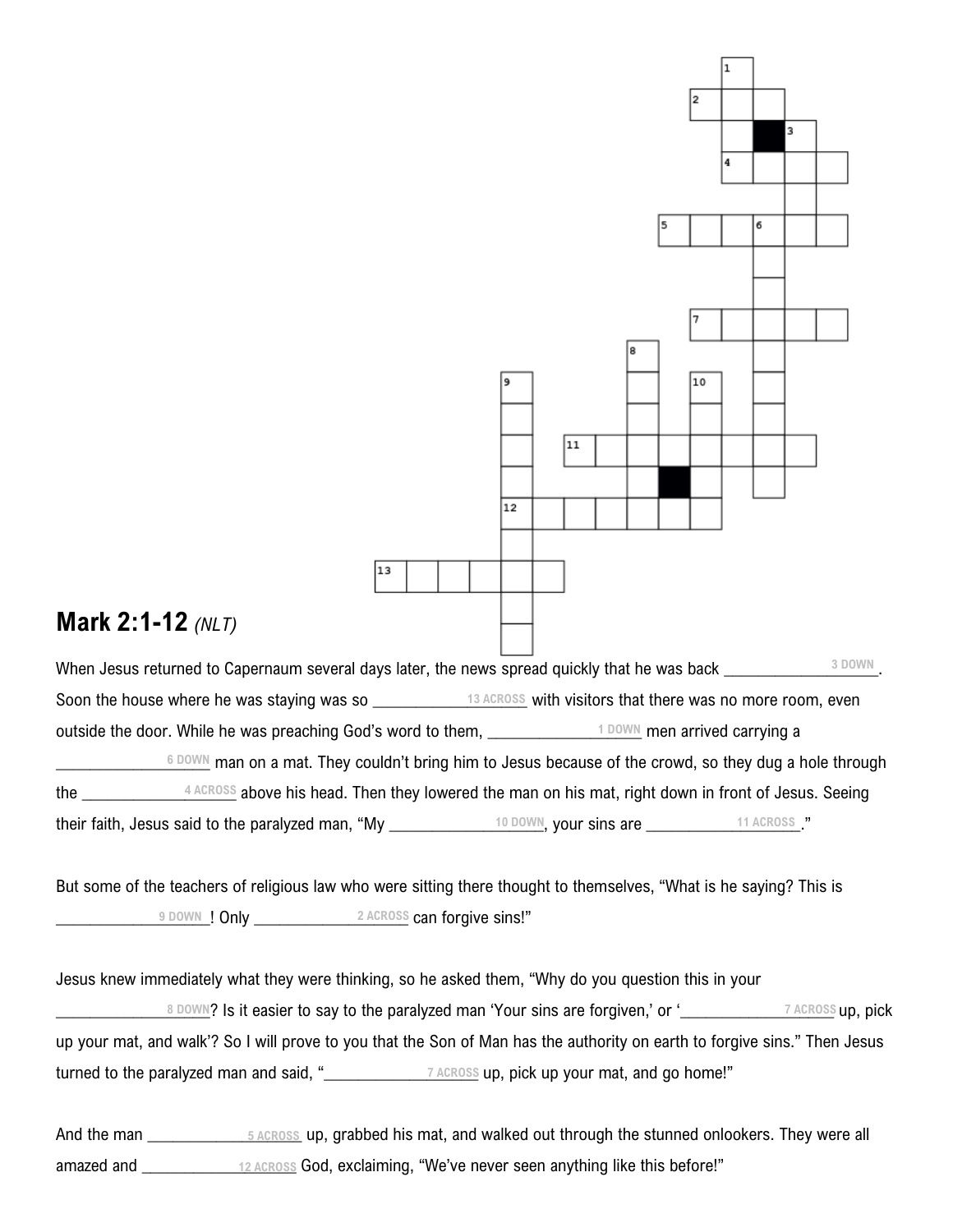|                          | Hiccups Spoon of       |
|--------------------------|------------------------|
|                          | Warts Duct Tape        |
|                          | Bug Bites Toothpaste   |
|                          | Poison Ivy Banana Peel |
| <b>Bad Breath Celery</b> |                        |